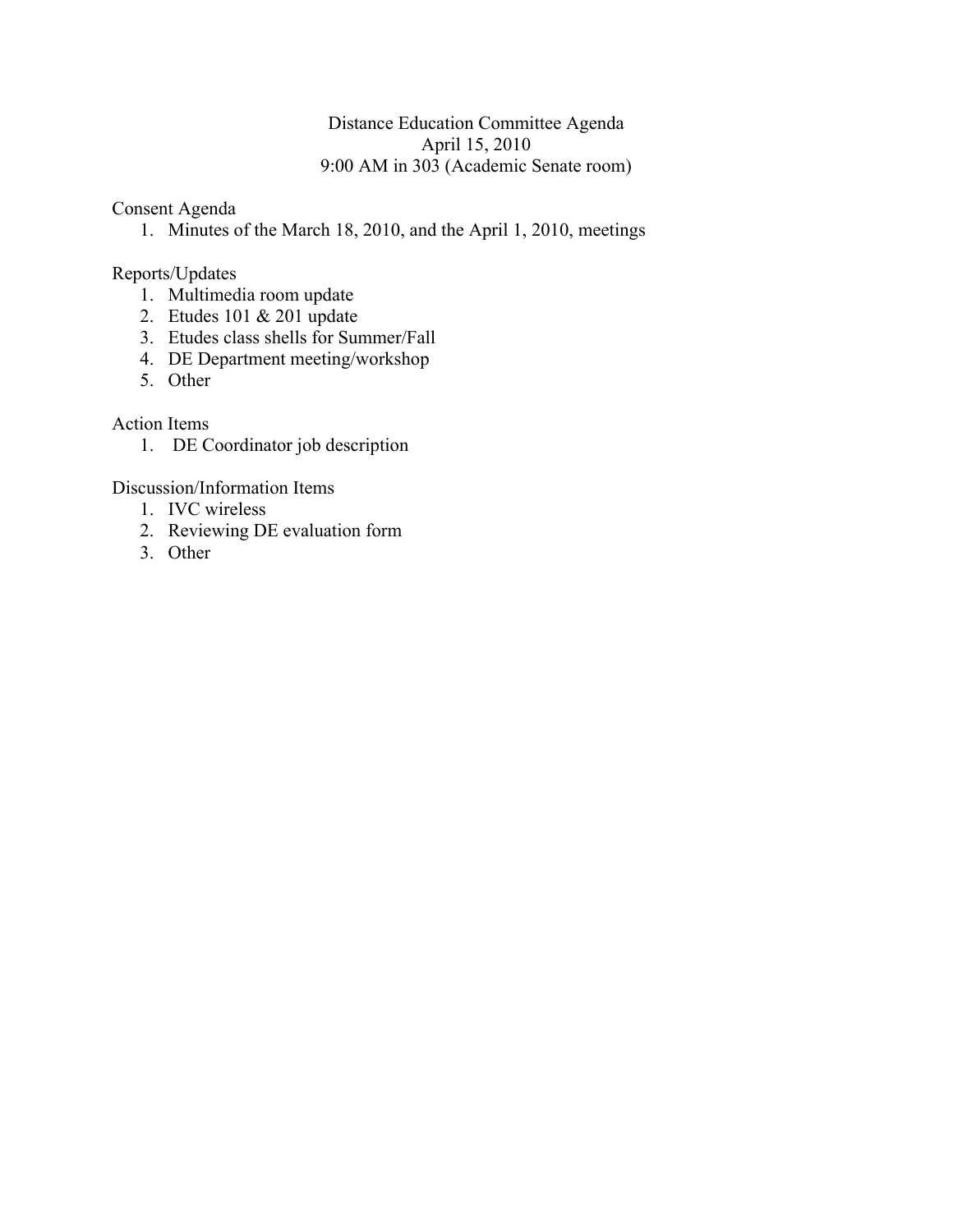# **Imperial Valley College Distance Education Committee Meeting Unofficial Minutes March 18, 2010**

| <b>Present:</b>     | Michael Heumann                         | Allyn Leon             |
|---------------------|-----------------------------------------|------------------------|
|                     | <b>Taylor Ruhl</b>                      | <b>Andres Martinez</b> |
|                     | Jeff Cantwell                           | Val Rodgers            |
|                     | Gaylla Finnell                          | Mary Jo Wainwright     |
|                     | Martha Olea                             | Deirdre Rowley         |
|                     | Ralph Marquez                           |                        |
| <b>Not Present:</b> | Martha Garcia, Omar Ramos, Paige Lovitt |                        |
| <b>Visitors:</b>    | Sidne Horton, Wayne Wright, Dawn Chun   |                        |

The meeting was called to order at 9:03 a.m., by Michael Heumann (Chair).

**I. Consent Agenda:** M/S/C (Martinez/Marquez) to approve the minutes for February 25, 2010 and March 4, 2010.

### **II. Reports/Updates:**

- 1. **Multimedia room update-**Andres Martinez will schedule a meeting to evaluate if the media equipment that IVC owns needs to be upgraded or if new equipment needs to be purchased. Moreover, Andres is inquiring about purchasing new equipment for the multimedia room that will be located in room 2751. Gordon Bailey will be invited to the meeting to provide technical advice.
- 2. **Etudes 101-**Andres Martinez informed the DE Committee that seven people are registered for the upcoming ETUDES 101 training that will commence on Friday, March 19, 2010. Additionally, he mentioned that four additional faculty members were interested; however, they were unable to register due to a time conflict. Michael Heumann recommended that deans complete Etudes 101 in order to gain an understanding of the program, since they will be evaluating online instructors. Taylor Ruhl suggested that deans complete Etudes 101 training and Banner training. Taylor asked Jeff Cantwell if Banner training for deans can be provided. Michael suggested that deans complete a full day of training, which includes half day of Etudes training and half day of Banner training.
- 3. **DE Veteran's workshop-**Michael Heumann informed the DE Committee that the DE Veteran's workshop will probably be held on April 16, 2010 from 9:00 a.m. to 12:00 p.m. Val Rodgers offered the computer lab located in room 902. Michael mentioned that the computer lab located in room 2610 is also a viable option. Michael stated that this discussion will continue during the next DE Committee meeting to determine who will be participating.
- 4. **Other.**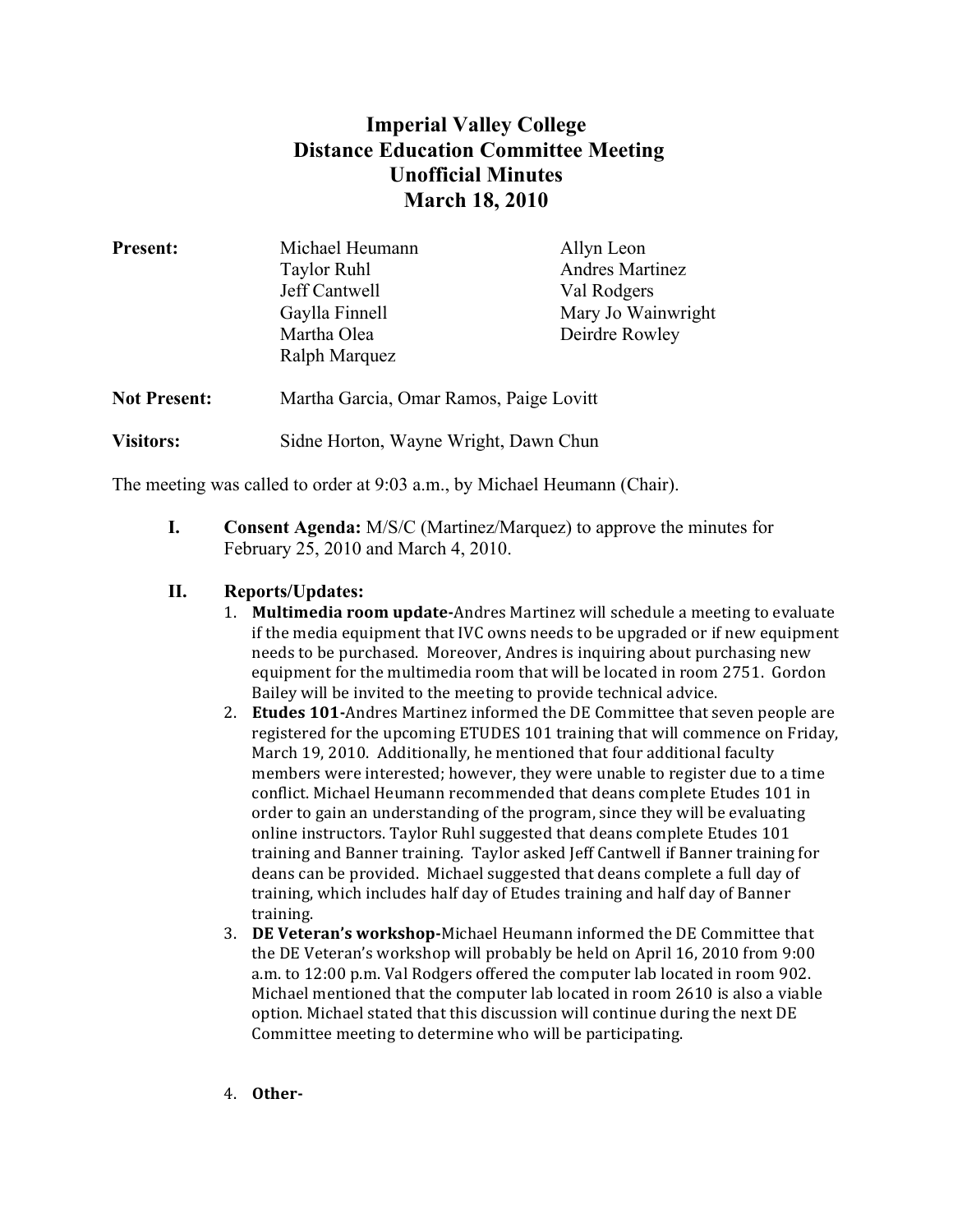**DE Positions Papers-Michael Heumann presented the DE position papers** during the last Academic Senate Committee meeting and stated that some faculty disagreed. He stated that the item was tabled and will be discussed during the next Academic Senate Meeting scheduled for April 21, 2010. Additional Committee-Michael Heumann stated that it may be necessary to develop a third committee that will have the responsibility of merging the Technology Planning Committee and the Distance Education Committee. Taylor Ruhl stated that he would like to form the Learning Services  $&$  Instructional Committee.

**Etudes Summit-**Michael Heumann stated that Dr. Gould will be the keynote speaker during the upcoming Etudes Summit. Andres Martinez, Sidne Horton and David Zielinski will be attending the Etudes Summit this year. Michael shared the experience he had last year during the Etudes Summit. **Online orientation information-**Michael Heumann stated that online orientation information will be posted on the DE website. Valerie Rodgers stated she emailed Omar Ramos to request that he post the information. Moreover, Ralph Marquez stated that registration for Summer courses will begin in May.

**III. Action Items:**. No action items.

#### **IV. Discussion Items:**

1. **Distance Education department job descriptions-Michael Heumann** described the DE Department Chair job description and requested that the DE Committee review the description and email him with additional changes or suggestions. Michael stated that the final DE Department Chair description must be presented to the Academic Senate. Taylor Ruhl stated that the description must include who the DE Department Chair will report to. Mary Jo Wainwright suggested that the DE Department Chair should work closely with other department chairs to approve online courses and evaluate them. Michael stated that it is imperative that other faculty members be educated in regards to Distance Education and online teaching. Valerie Rodgers stated she will make a presentation to the Board of Trustees upon the conclusion of ACCESO. Michael stated that other DE job descriptions will be discussed during the next meeting.

### **V. Meeting was adjourned at 10:03 a.m.**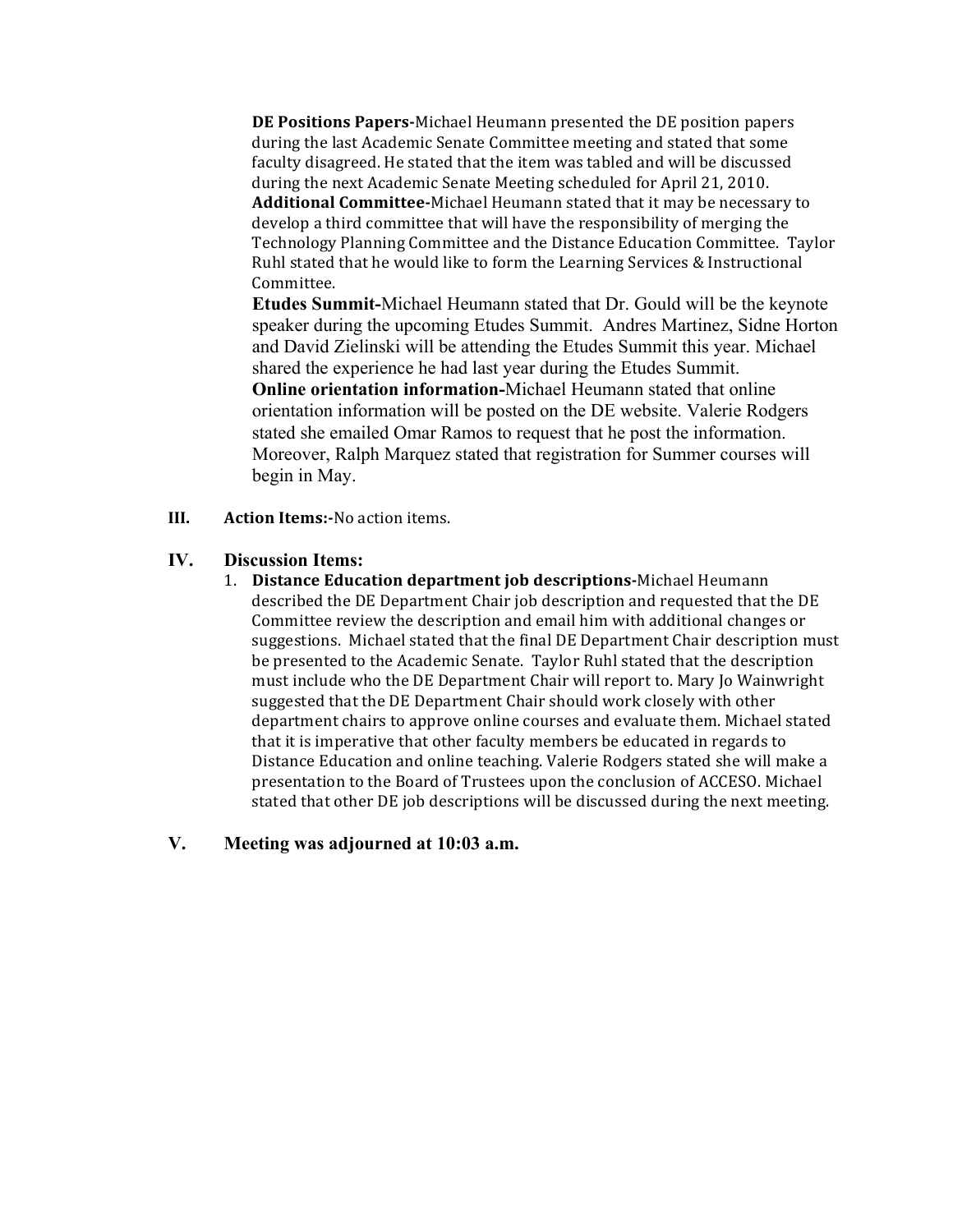# **Imperial Valley College Distance Education Committee Meeting Unofficial Minutes April 1, 2010**

| <b>Present:</b> | Michael Heumann    | Allyn Leon             |
|-----------------|--------------------|------------------------|
|                 | <b>Taylor Ruhl</b> | <b>Andres Martinez</b> |
|                 | Val Rodgers        | Mary Jo Wainwright     |
|                 | Gaylla Finnell     | Martha Garcia          |
|                 |                    |                        |

**Not Present:** Omar Ramos, Paige Lovitt, Jeff Cantwell, Deirdre Rowley, Martha Olea

The meeting was called to order at 9:05 a.m., by Michael Heumann (Chair).

**I. Consent Agenda:** M/S/C (Leon/Wainwright) to approve the minutes for March 18, 2010.

### **II. Reports/Updates:**

- 1. **Multimedia Room Update**-Michael Heumann reported that the equipment that will be installed in the multimedia room located in room 2751 was approved by Dr. Gould and has been ordered.
- 2. **Etudes 101**-Andres Martinez reported that 8 faculty members will complete Etudes 101 on Friday, April 2, 2010. An additional Etudes 101 will be scheduled in May 2010.
- 3. **DE Veteran's workshop**-Michael Heumann informed the DE Committee that the DE Veteran's workshop will probably be held on April 30, 2010 from 9:00 a.m. to 12:00 p.m. Michael stated he will email the Online Instructors to inform them.)
- 4. **Other.**

**DE Policy-The Policies and Procedures Review Committee approved the DE** policy. Furthermore, the DE policy will be reviewed by the College Council Committee.

**Resolution to Support DE Department Chair position-Michael Heumann** stated he will develop a resolution to support the DE Department Chair position versus the DE Coordinator position. Michael stated that the DE Committee will vote on this resolution during our next DE Committee meeting, scheduled for April 15, 2010. Michael stated he will schedule a meeting with Kathy Berry to discuss this matter and will include Val Rodgers and Taylor Ruhl. **DE position papers-Michael Heumann stated that he will develop a DE package** containing DE position papers and submit it to Academic Senate on April 21, 2010.

- **III. Action Items:**. No action items.
- **IV. Discussion Items:**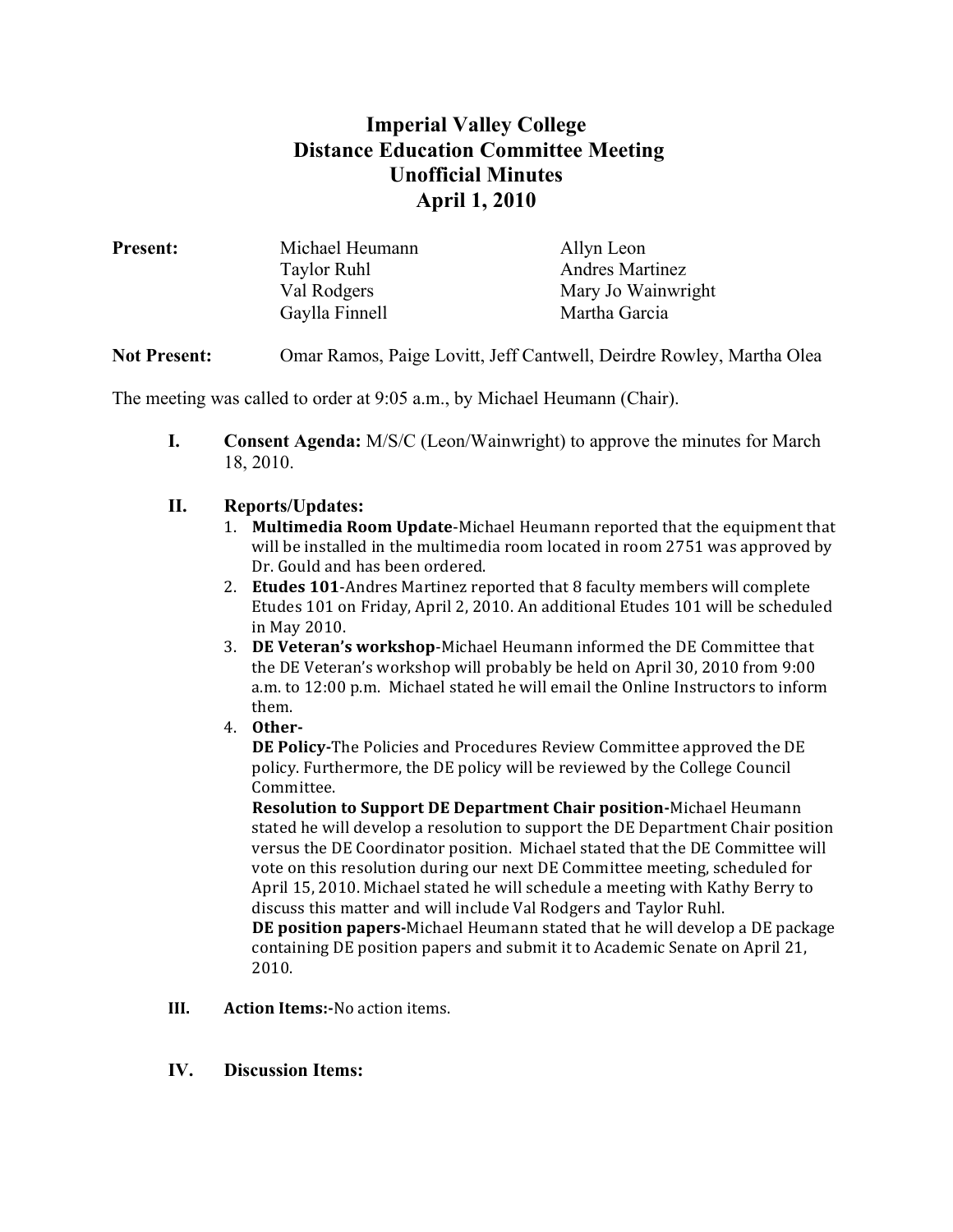- 1. **Distance Education department job descriptions**-Michael Heumann described the revised DE Department Chair job description. Additional changes were requested. Michael stated that the final DE Department Chair description will be presented to the Academic Senate. Michael stated that other DE job descriptions will be discussed during the next meeting.
- 2. **Regular effective contact-Title** 5 Education Code Section 55204 describes Distance Education guidelines for California Community Colleges. This policy will be modified and submitted to the Policy and Procedures Review Committee for approval.
- 3. **DE faculty survey-**Michael Heumann stated that Val Rodgers and Andres Martinez will collaborate with him to develop a Distance Education survey for all instructors.
- 4. **DE student survey**-Michael Heumann stated he will develop a DE student survey, create a link and email the link to all online instructors and request that online students complete the survey in the near future.
- **V. Meeting was adjourned at 9:55 a.m.**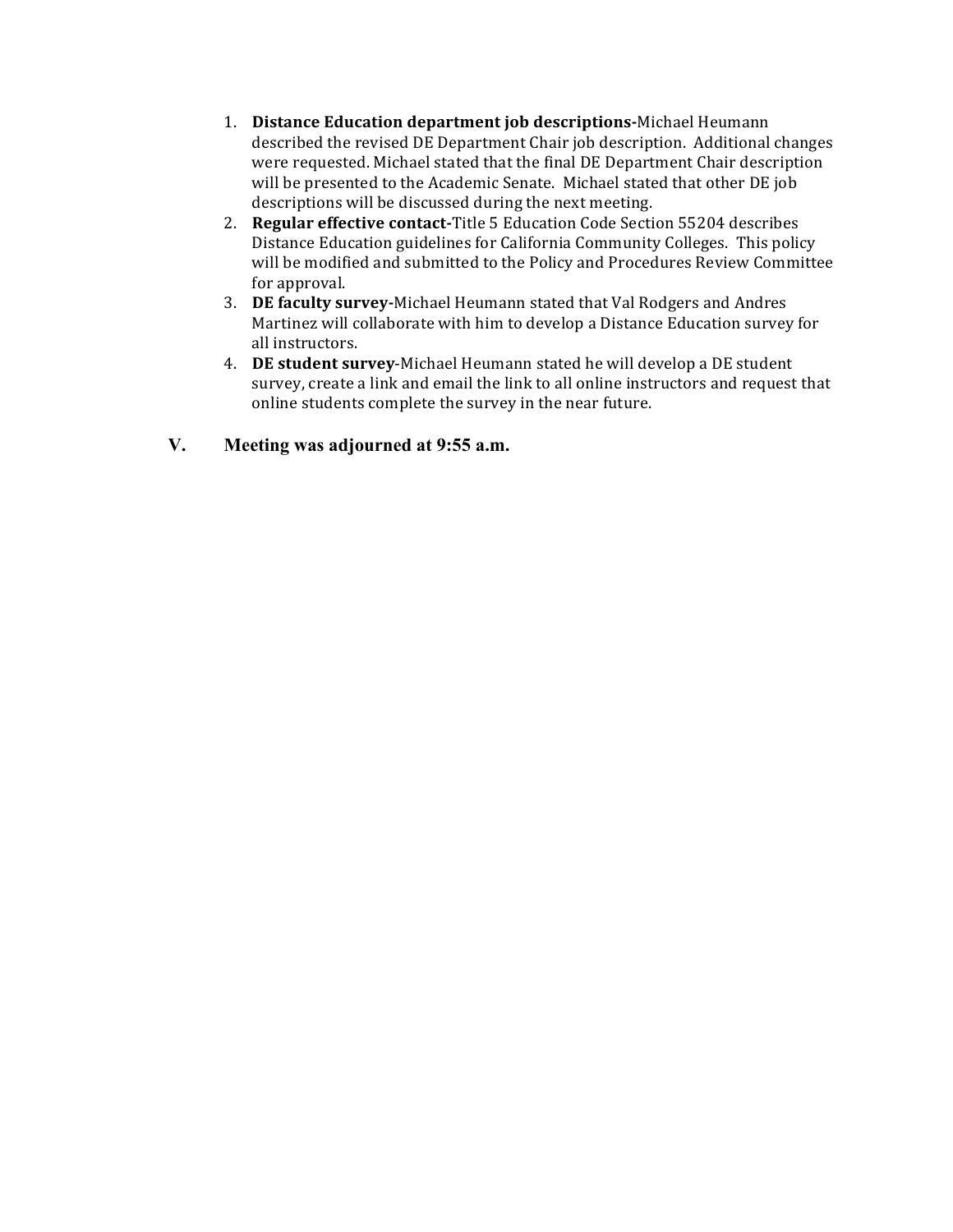*Committee: DE Committee Committee Topic: Distance Education Coordinator*

## **Distance Education Coordinator**

### **Statement of Current Policy**

• Currently, the Distance Education Coordinator position is funded through the ACCESO grant as an extra-duty contract.

• ACCESO's grant ends in June 2010, so a need to institutionalize this position within the college infrastructure is paramount.

### **DE Committee Involvement and Previous Actions**

• The DE Committee discussed this issue at its March 18, 2010, and its April 1, 2010, meetings.

• A job description for the Distance Education Coordinator was developed and discussed at these meetings.

## **DE Committee Position**

• The DE Committee feels that this position is of utmost importance for the future success of the distance education program. Without a central person leading the program, there is a fear that distance education will lose its focus and stagnate.

**IT IS THE POSITION OF THE DISTANCE EDUCATION COMMITTEE** that the best practice for Imperial Valley College is as follows:

- The Distance Education Coordinator position should be established to oversee and coordinate the Distance Education department. The job description is attached to this document.
- This position should be a 188-day position in order to better coordinate the setup of online classes prior to the beginning of each semester.
- The Distance Education Committee, in consultation with the Vice President of Academic Services and the Academic Senate President, should select the coordinator.

*NOTE: It is acknowledged that all matters pertaining to hours, wages, and working conditions must be negotiated between the District and Union. The position of the DE Committee is provided to assist in the development of best practices for Imperial Valley College and in no way attempts to bypass the process of collective bargaining.* 

# **CERTIFICATION**

*I hereby certify that the above position statement was approved by the DE Committee* 

*on \_\_\_\_\_\_\_\_\_\_\_\_\_\_\_, 2010.* 

*\_\_\_\_\_\_\_\_\_\_\_\_\_\_\_\_\_\_\_\_\_\_\_\_\_\_\_\_\_\_\_\_ Signature of Chair*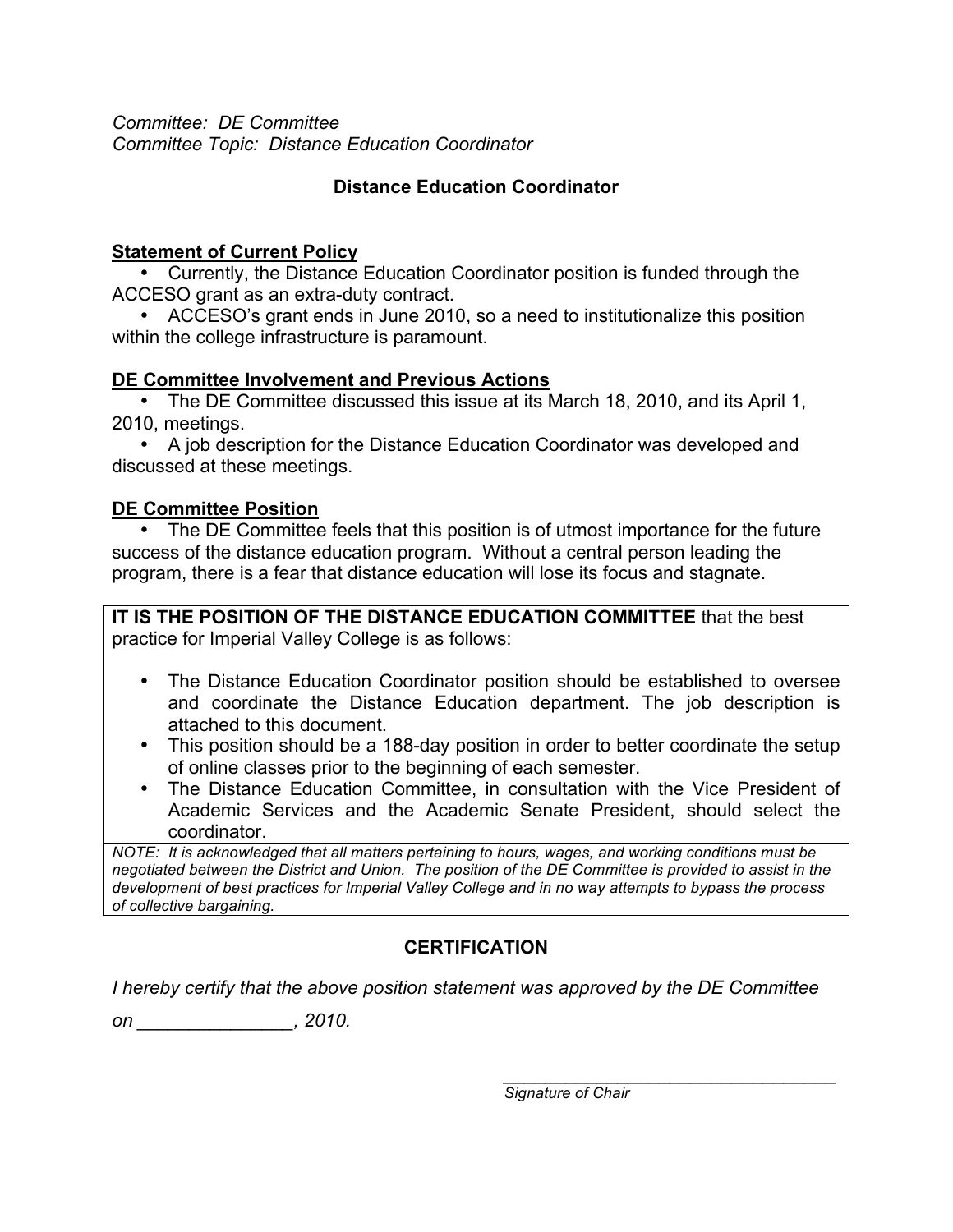### **IMPERIAL VALLEY COLLEGE JOB DESCRIPTION: DISTANCE EDUCATION COORDINATOR**

#### Proposed Spring 2010 – Subject to Negotiations

INTRODUCTION: The DE Coordinator is the tenured faculty lead for the Distance Education Program. A 188-day contract is needed in order to better coordinate the setup of online classes prior to the beginning of each semester. The Distance Education Committee, in consultation with the Vice President of Academic Services and the Academic Senate President, should select the coordinator. The Coordinator must be able to work collaboratively with faculty, staff, administrators and students in the day-to-day operations of the program. The Coordinator must possess knowledge of curriculum development, student learning outcomes, program review, schedule development, FTES, FTEF, and the rules and regulations of the California Community College System.

The DE Coordinator reports to the Dean of Learning Services and Information Technology.

### REPRESENTATIVE DUTIES

Curriculum:

- 1. Serve as department representative on the Curriculum and Instruction Committee
- 2. Serve as a resource to the Curriculum and Instruction Committee in the approval process for distance education curriculum.
- 3. Work with the Curriculum and Instruction Committee to ensure new curriculum meets state guidelines for distance learning.
- 4. Evaluate course quality and regular effective contact for all distance education courses to ensure quality.
- 5. Identify and recommend new distance education courses, programs, and faculty.
- 6. Facilitate development, implementation, and assessment of the Student Learning Outcomes at the program and institutional level as appropriate

Program Review/ Accreditation and Planning:

- 7. Facilitate Program Review in collaboration with distance education faculty
- 8. Participate in accreditation reports as appropriate
- 9. Provide various reports and /or information to Division Deans or Vice President of Academic Services. Gathers and reports data for distance education on learning outcomes, retention, and other quality control topics as necessary
- 10. Work with the Division Deans to provide data, information on budget development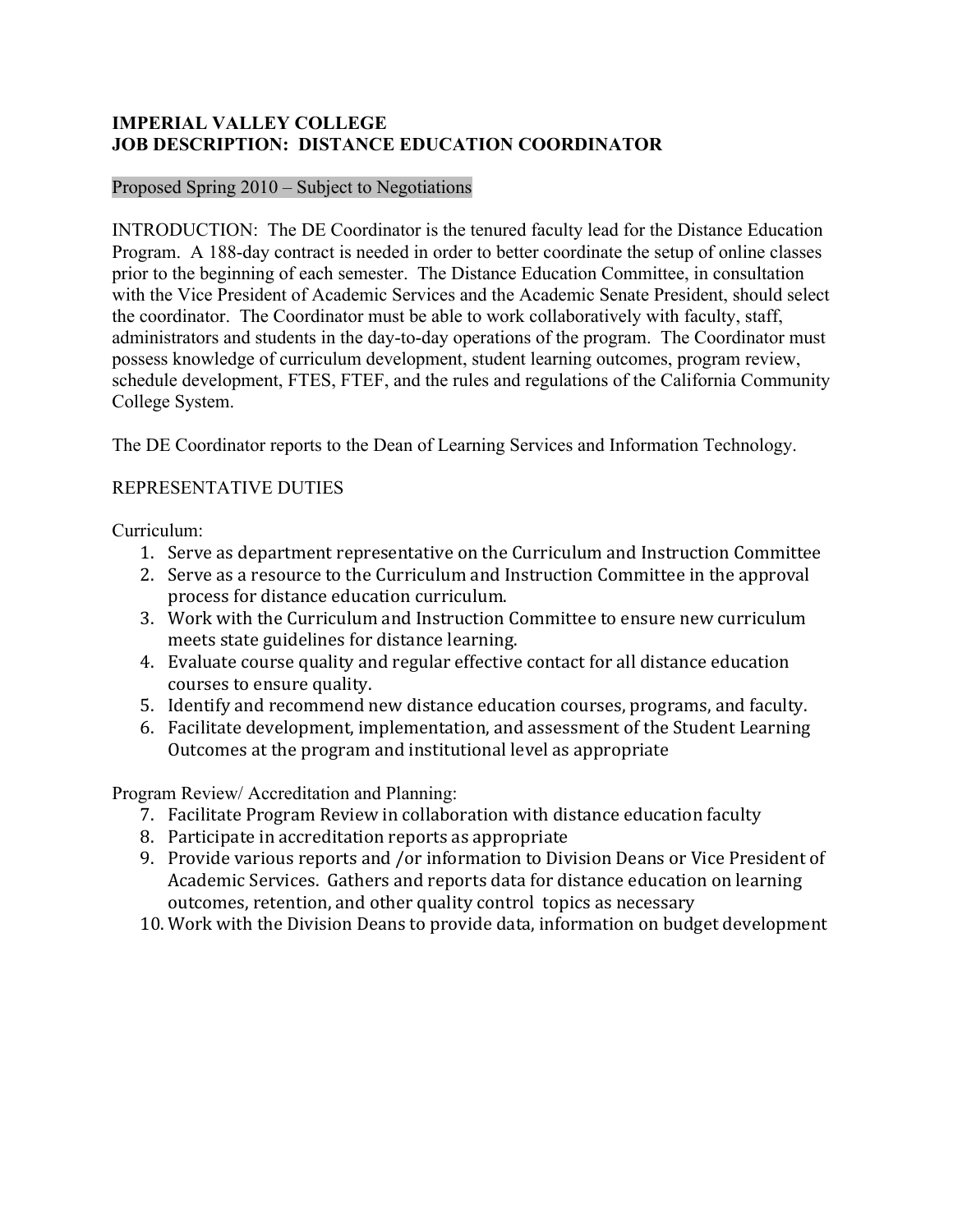Personnel:

- 11. Initiate justification for additional staff and participate in the selection of prospective staff members within the academic area as per district hiring procedures as appropriate.
- 12. Mentor new distance education faculty.
- 13. Oversee faculty/staff development activities for DE faculty, including Etudes 101, Etudes, 102, and workshops for veteran instructors.
- 14. Assist instructors with CMS orientation for students.
- 15. Support faculty on CMS and teacher training issues.
- 16. Communicate with faculty and students regarding scheduled and unscheduled downtime for CMS and other distance education related systems such as the campus email system.
- 17. Coordinate distance education course evaluation and improvement effort.
- 18. Provide input to the Division Dean on the evaluation of department support staff.
- 19. Compile, monitor, and revise distance education course information for the class schedule, Webstar and the DE website, including orientation meetings, exam meetings, and other face-to-face meetings.
- 20. Compile instructor comments for posting on DE website.
- 21. Provide budget information to the Division dean and collaborate on budget development and management.

Distance Education Program Development & Coordination

- 22. Coordinate the establishment of goals, objectives, and priorities for distance education; develop and manage the Distance Education program in collaboration with the Distance Education Committee, division deans, and department chairs.
- 23. Represent Distance Education at district meetings, such as College Council, Academic Senate, Curriculum and Instruction, Instructional Council, and the Technology Planning Committee.
- 24. Provide assistance with the development of grants that support distance learning.
- 25. Chair Distance Education Committee.
- 26. First point of contact to resolve complaints and/or conflicts from faculty and students in regards to distance education courses and/or staff.
- 27. Oversee the work of the Instructional Media Designer and DE technical support technician.
- 28. Monitor developing trends, emerging technologies, and services in distance learning.
- 29. Serve as the college Distance Education liaison to other educational institutions.
- 30. Attend campus functions, such as Career Day and College and University day, to promote Distance Education.
- 31. Represent the college at professional distance learning organizations and conferences.